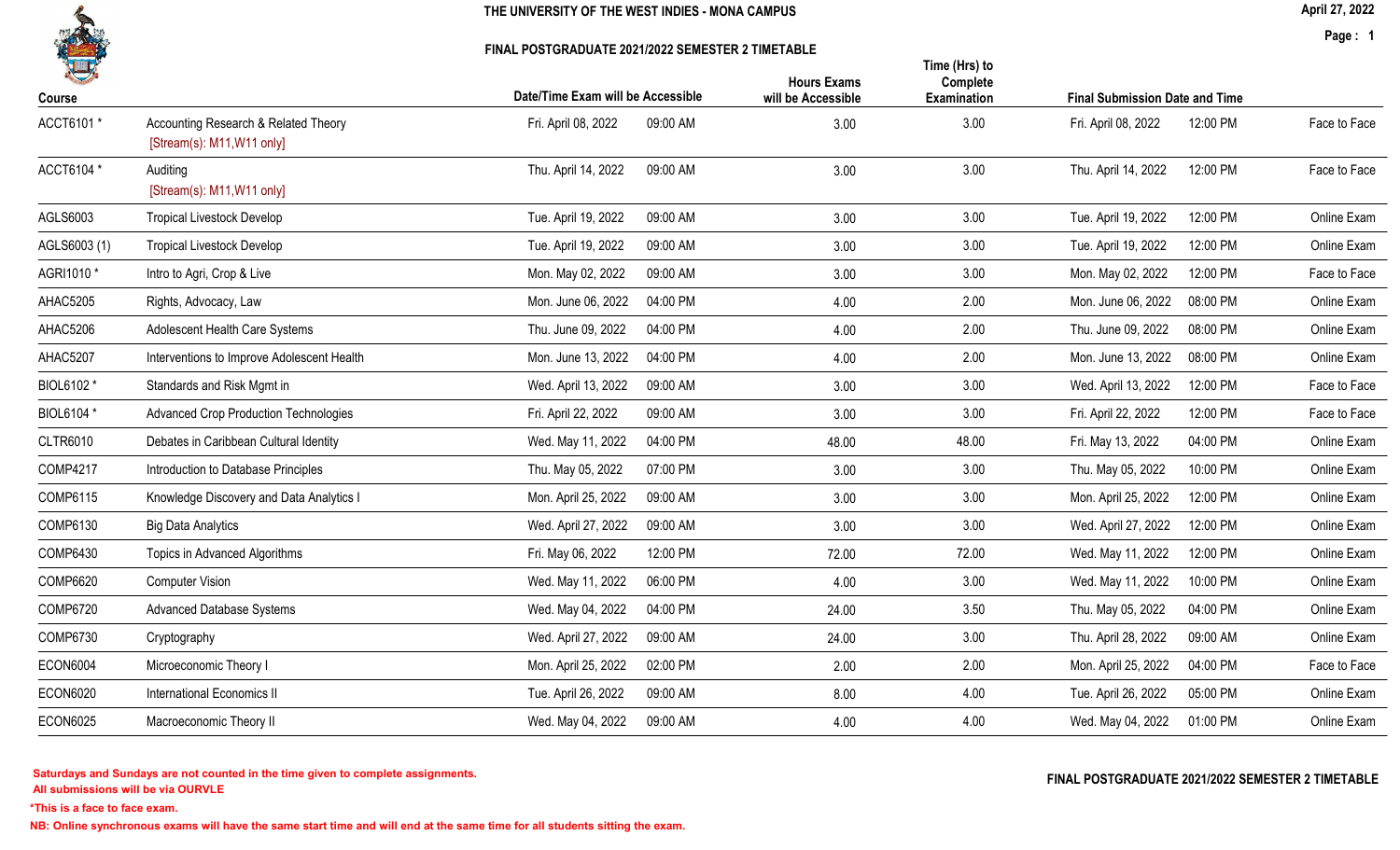

FINAL POSTGRADUATE 2021/2022 SEMESTER 2 TIMETABLE

April 27, 2022

Page : 2

|                 |                                                              |                                   | <b>Hours Exams</b> | Time (Hrs) to<br>Complete |                                       |          |              |
|-----------------|--------------------------------------------------------------|-----------------------------------|--------------------|---------------------------|---------------------------------------|----------|--------------|
| Course          |                                                              | Date/Time Exam will be Accessible | will be Accessible | <b>Examination</b>        | <b>Final Submission Date and Time</b> |          |              |
| ECON6026 *      | Econometrics II                                              | Wed. April 20, 2022<br>02:00 PM   | 3.00               | 3.00                      | Wed. April 20, 2022                   | 05:00 PM | Face to Face |
| ECON6031 *      | Microeconomic Theory II                                      | 09:00 AM<br>Mon. May 02, 2022     | 3.00               | 3.00                      | Mon. May 02, 2022                     | 12:00 PM | Face to Face |
| ECON6050*       | Game Theory II                                               | Wed. May 11, 2022<br>09:00 AM     | 3.00               | 3.00                      | Wed. May 11, 2022                     | 12:00 PM | Face to Face |
| ECON6052 *      | Industrial Organisation II                                   | Fri. April 29, 2022<br>09:00 AM   | 3.00               | 3.00                      | Fri. April 29, 2022                   | 12:00 PM | Face to Face |
| <b>ECON8001</b> | Specialized Readings for PhD Economics                       | 02:00 PM<br>Mon. April 25, 2022   | 100.00             | 100.00                    | Fri. April 29, 2022                   | 06:00 PM | Online Exam  |
| EDCU6018 *      | Principles of Curriculum Development, Implementation & Evalu | Tue. April 26, 2022<br>02:00 PM   | 3.00               | 3.00                      | Tue. April 26, 2022                   | 05:00 PM | Face to Face |
| EDCU6310 *      | Curriculum Policy and Planning                               | 02:00 PM<br>Wed. May 04, 2022     | 3.00               | 3.00                      | Wed. May 04, 2022                     | 05:00 PM | Face to Face |
| EDEC6005*       | Programme Management                                         | Wed. May 11, 2022<br>09:00 AM     | 3.00               | 3.00                      | Wed. May 11, 2022                     | 12:00 PM | Face to Face |
| EDEC6403*       | The Early Childhood Curriculum                               | Thu. May 05, 2022<br>02:00 PM     | 3.00               | 3.00                      | Thu. May 05, 2022                     | 05:00 PM | Face to Face |
| EDEM6709 *      | Advanced Educational and Psychological Measurement           | Wed. May 11, 2022<br>09:00 AM     | 3.00               | 3.00                      | Wed. May 11, 2022                     | 12:00 PM | Face to Face |
| EDLA6104 *      | Language & Cognitive Processes                               | 02:00 PM<br>Fri. May 13, 2022     | 3.00               | 3.00                      | Fri. May 13, 2022                     | 05:00 PM | Face to Face |
| EDLA6106 *      | The Teaching of Writing                                      | Mon. May 09, 2022<br>02:00 PM     | 3.00               | 3.00                      | Mon. May 09, 2022                     | 05:00 PM | Face to Face |
| EDLS6611 *      | Assessment of Literacy Performance                           | 02:00 PM<br>Fri. May 13, 2022     | 3.00               | 3.00                      | Fri. May 13, 2022                     | 05:00 PM | Face to Face |
| EDPP6514 *      | <b>Education Economics</b>                                   | Thu. May 05, 2022<br>09:00 AM     | 3.00               | 3.00                      | Thu. May 05, 2022                     | 12:00 PM | Face to Face |
| EDPS6005*       | Measurement of Psychological and Educational Constructs      | Mon. May 02, 2022<br>09:00 AM     | 3.00               | 3.00                      | Mon. May 02, 2022                     | 12:00 PM | Face to Face |
| EDPS6012 *      | Social Psychology and Its Implications for Education         | 09:00 AM<br>Tue. May 10, 2022     | 3.00               | 3.00                      | Tue. May 10, 2022                     | 12:00 PM | Face to Face |
| EDSC6403 *      | Measurement and Assessment in Science Education              | Tue. May 10, 2022<br>09:00 AM     | 3.00               | 3.00                      | Tue. May 10, 2022                     | 12:00 PM | Face to Face |
| EDSC6404 *      | <b>Environmental Education</b>                               | 09:00 AM<br>Fri. May 13, 2022     | 3.00               | 3.00                      | Fri. May 13, 2022                     | 12:00 PM | Face to Face |
| EDSE6004 *      | Collaboration, Consultation & Inclusivity                    | Thu. May 12, 2022<br>02:00 PM     | 3.00               | 3.00                      | Thu. May 12, 2022                     | 05:00 PM | Face to Face |
| <b>ENVR6401</b> | Environmental Law & International Environmental Agreements   | Mon. May 09, 2022<br>12:00 PM     | 48.00              | 3.00                      | Wed. May 11, 2022                     | 12:00 PM | Online Exam  |
| <b>ENVR6402</b> | Research Methods & Project Management                        | Wed. May 11, 2022<br>06:00 PM     | 48.00              | 3.00                      | Fri. May 13, 2022                     | 06:00 PM | Online Exam  |
| <b>ENVR6403</b> | <b>Environmental Impact Assessment</b>                       | Mon. April 25, 2022<br>09:00 AM   | 48.00              | 3.00                      | Wed. April 27, 2022                   | 09:00 AM | Online Exam  |

All submissions will be via OURVLE Saturdays and Sundays are not counted in the time given to complete assignments. The substitution of the time of the time given to complete assignments. The example of the set of the time  $\Gamma$  and  $\Gamma$  and  $\Gamma$  and  $\Gamma$  an

\*This is a face to face exam.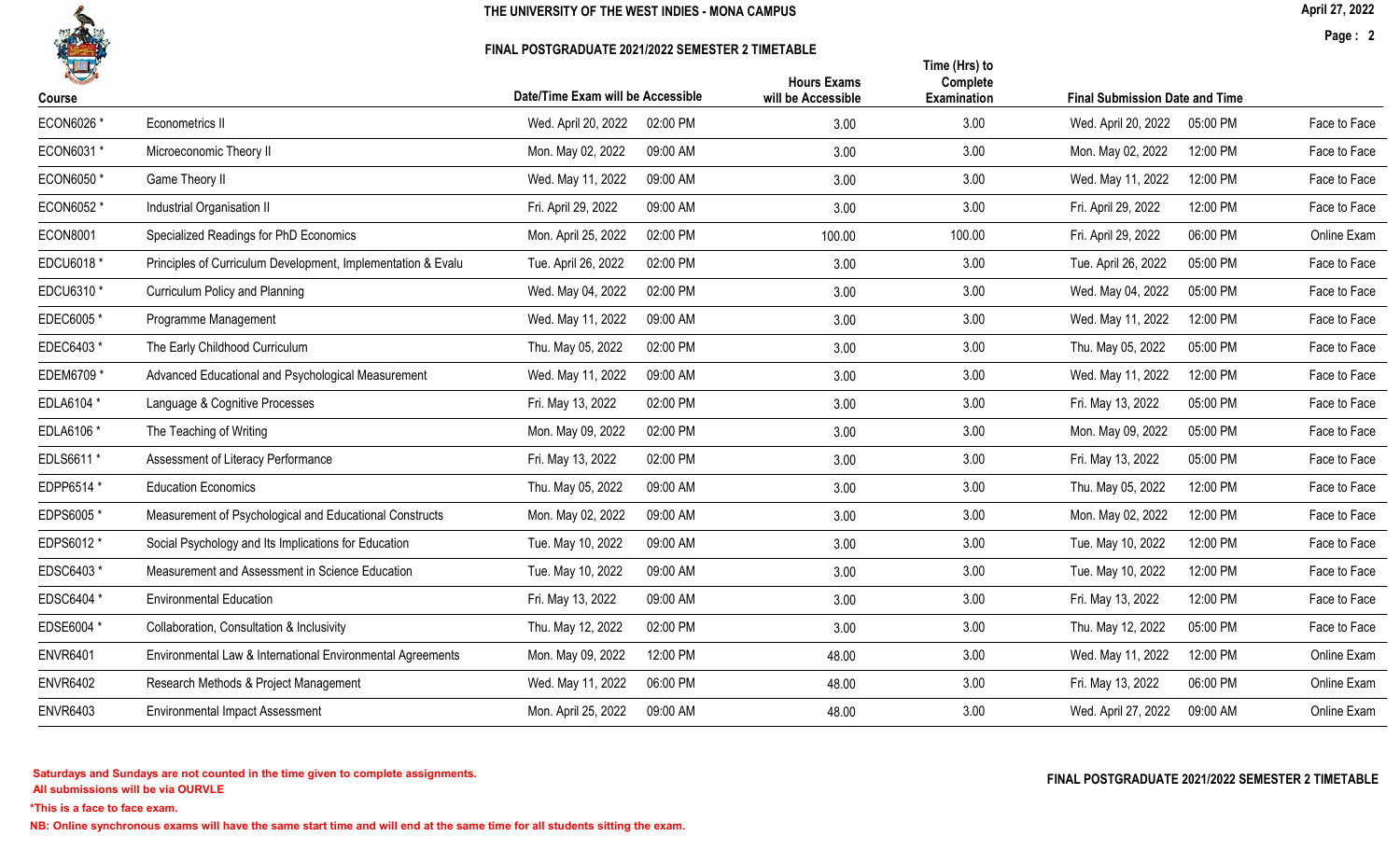

FINAL POSTGRADUATE 2021/2022 SEMESTER 2 TIMETABLE

Page : 3

|                 |                                                              |                                   | <b>Hours Exams</b> | Time (Hrs) to<br>Complete |                                       |              |
|-----------------|--------------------------------------------------------------|-----------------------------------|--------------------|---------------------------|---------------------------------------|--------------|
| Course          |                                                              | Date/Time Exam will be Accessible | will be Accessible | <b>Examination</b>        | <b>Final Submission Date and Time</b> |              |
| <b>ENVR6404</b> | Principles and Practice of Geoinformatics                    | Wed. May 04, 2022<br>09:00 AM     | 48.00              | 3.00                      | 09:00 AM<br>Fri. May 06, 2022         | Online Exam  |
| <b>ENVR6405</b> | Management and Analysis of Environmental Data                | Wed. April 27, 2022<br>06:00 PM   | 48.00              | 3.00                      | 06:00 PM<br>Fri. April 29, 2022       | Online Exam  |
| <b>ENVR6406</b> | Socio-ecology and Natural Resources Management               | Wed. April 27, 2022<br>09:00 AM   | 48.00              | 3.00                      | 09:00 AM<br>Fri. April 29, 2022       | Online Exam  |
| EPID6201*       | Epidemiology 2                                               | Mon. April 25, 2022<br>09:00 AM   | 3.00               | 3.00                      | Mon. April 25, 2022<br>12:00 PM       | Face to Face |
| EPID6202*       | Statistical Methods in Epidemiology                          | Thu. April 28, 2022<br>09:00 AM   | 3.00               | 3.00                      | Thu. April 28, 2022<br>12:00 PM       | Face to Face |
| EPID6204 *      | Epidemiology of Chronic Non-Communicable Diseases            | Mon. May 02, 2022<br>09:00 AM     | 3.00               | 3.00                      | Mon. May 02, 2022<br>12:00 PM         | Face to Face |
| EPID6205*       | Maternal and Child Health                                    | Thu. May 05, 2022<br>09:00 AM     | 2.00               | 2.00                      | Thu. May 05, 2022<br>11:00 AM         | Face to Face |
| EPID6206 *      | <b>Health Services Research</b>                              | 09:00 AM<br>Mon. May 09, 2022     | 2.00               | 2.00                      | 11:00 AM<br>Mon. May 09, 2022         | Face to Face |
| FAPT6104 *      | Meat, Poultry and Seafood Processing                         | Mon. April 25, 2022<br>02:00 PM   | 3.00               | 3.00                      | Mon. April 25, 2022<br>05:00 PM       | Face to Face |
| FAPT6105*       | Fruits, Vegetables, Root Crops and Tubers Processing         | 02:00 PM<br>Mon. May 09, 2022     | 3.00               | 3.00                      | 05:00 PM<br>Mon. May 09, 2022         | Face to Face |
| FAPT6201*       | Food Safety and Quality Standards                            | Wed. April 27, 2022<br>02:00 PM   | 3.00               | 3.00                      | Wed. April 27, 2022<br>05:00 PM       | Face to Face |
| FAPT6301*       | Research Methods: Principles and Practice in the Food and Ag | Mon. April 25, 2022<br>02:00 PM   | 3.00               | 3.00                      | Mon. April 25, 2022<br>05:00 PM       | Face to Face |
| FAPT6302 *      | <b>Product Development</b>                                   | Tue. May 03, 2022<br>02:00 PM     | 3.00               | 3.00                      | Tue. May 03, 2022<br>05:00 PM         | Face to Face |
| FAPT6401*       | Agri-Business Management                                     | Fri. May 13, 2022<br>02:00 PM     | 3.00               | 3.00                      | Fri. May 13, 2022<br>05:00 PM         | Face to Face |
| FOST6003 *      | Food Chemistry                                               | Mon. May 02, 2022<br>09:00 AM     | 3.00               | 3.00                      | 12:00 PM<br>Mon. May 02, 2022         | Face to Face |
| FSCI6204 *      | <b>Crime Scene Reconstruction</b>                            | Fri. April 22, 2022<br>02:00 PM   | 3.00               | 3.00                      | Fri. April 22, 2022<br>05:00 PM       | Face to Face |
| FSCI6501 *      | Forensic Chemistry 1                                         | Mon. April 25, 2022<br>02:00 PM   | 3.00               | 3.00                      | Mon. April 25, 2022<br>05:00 PM       | Face to Face |
| FSCI6601*       | <b>Forensic Serology</b>                                     | 02:00 PM<br>Mon. April 25, 2022   | 3.00               | 3.00                      | 05:00 PM<br>Mon. April 25, 2022       | Face to Face |
| FSCI6605*       | Forensic Entomology                                          | 02:00 PM<br>Wed. April 27, 2022   | 3.00               | 3.00                      | 05:00 PM<br>Wed. April 27, 2022       | Face to Face |
| FSCI6703*       | Forensic Pathology I                                         | Fri. April 29, 2022<br>02:00 PM   | 3.00               | 3.00                      | Fri. April 29, 2022<br>05:00 PM       | Face to Face |
| FSCI6801*       | Forensic Toxicology I                                        | Wed. April 27, 2022<br>02:00 PM   | 3.00               | 3.00                      | Wed. April 27, 2022<br>05:00 PM       | Face to Face |
| GERI6111        | Geriatrics Written Examination                               | Thu. March 31, 2022<br>09:00 AM   | 3.50               | 3.00                      | Thu. March 31, 2022 12:30 PM          | Online Exam  |

\*This is a face to face exam.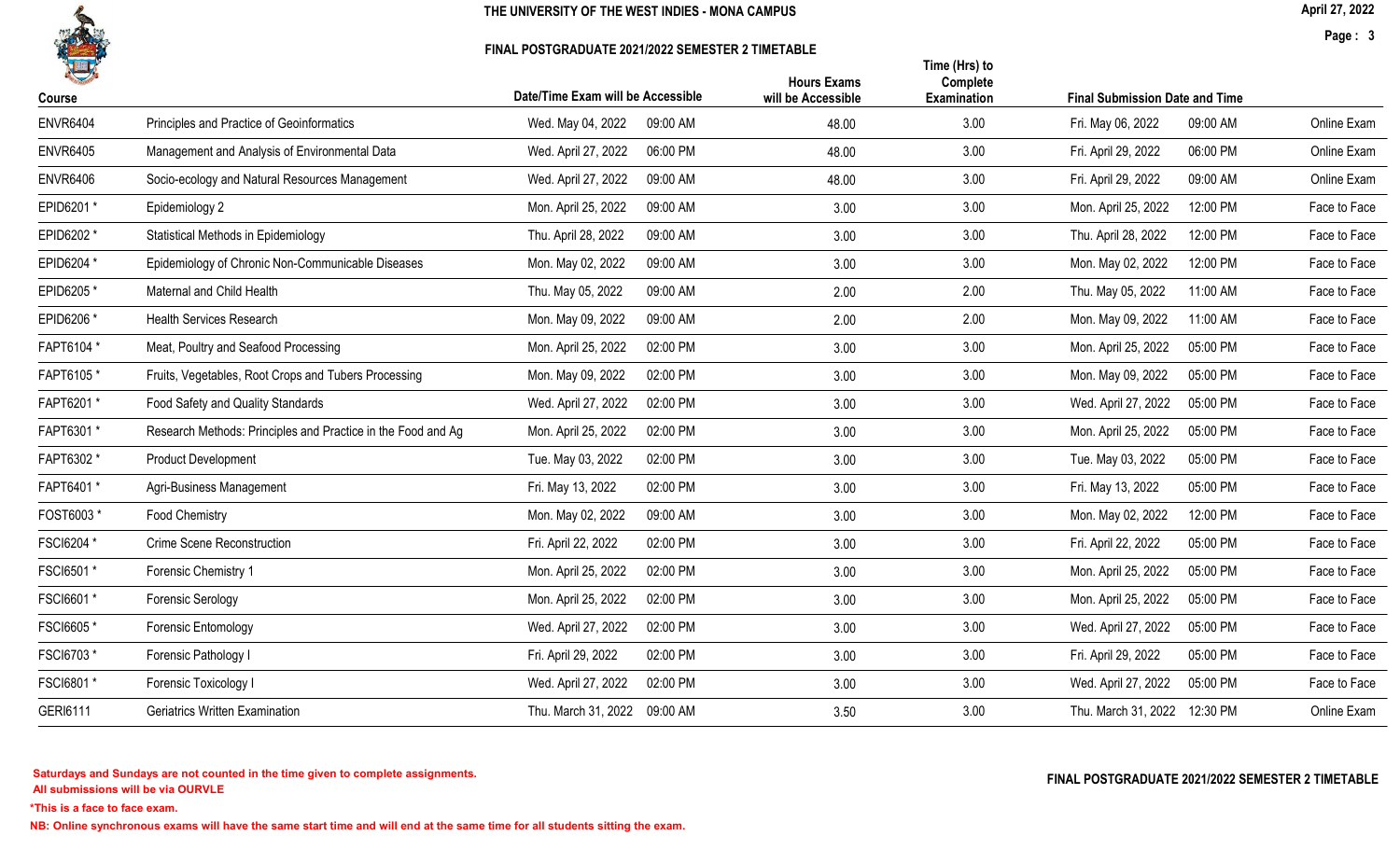

FINAL POSTGRADUATE 2021/2022 SEMESTER 2 TIMETABLE

Page : 4

| Course          |                                                                        | Date/Time Exam will be Accessible |          | <b>Hours Exams</b><br>will be Accessible | Time (Hrs) to<br>Complete<br>Examination | <b>Final Submission Date and Time</b> |          |              |
|-----------------|------------------------------------------------------------------------|-----------------------------------|----------|------------------------------------------|------------------------------------------|---------------------------------------|----------|--------------|
| GOVT6041        | International Perspectives on Regulation and Regulatory Refo           | Tue. April 19, 2022               | 06:00 PM | 72.00                                    | 3.00                                     | Fri. April 22, 2022                   | 06:00 PM | Online Exam  |
| GOVT6067        | Government and Politics of Selected Regions: Latin America             | Mon. May 02, 2022                 | 12:00 PM | 48.00                                    | 48.00                                    | Wed. May 04, 2022                     | 12:00 PM | Online Exam  |
| GOVT6072        | International Political Economy                                        | Thu. May 05, 2022                 | 12:00 PM | 48.00                                    | 48.00                                    | Mon. May 09, 2022                     | 12:00 PM | Online Exam  |
| GOVT6073 *      | International Economic Law                                             | Fri. April 29, 2022               | 09:00 AM | 3.00                                     | 3.00                                     | Fri. April 29, 2022                   | 12:00 PM | Face to Face |
| GOVT6079        | Caribbean Political Systems II                                         | Mon. May 02, 2022                 | 09:00 AM | 48.00                                    | 4.00                                     | Wed. May 04, 2022                     | 09:00 AM | Online Exam  |
| GOVT6094        | United States Foreign Policy                                           | Wed. May 04, 2022                 | 12:00 PM | 48.00                                    | 48.00                                    | Fri. May 06, 2022                     | 12:00 PM | Online Exam  |
| GOVT6177        | Analysis of Political Opinion & Media                                  | Wed. May 04, 2022                 | 04:00 PM | 72.00                                    | 72.00                                    | Mon. May 09, 2022                     | 04:00 PM | Online Exam  |
| HRNM6401 *      | Statistics for Human Resource Development Practitioners                | Fri. May 06, 2022                 | 09:00 AM | 3.00                                     | 3.00                                     | Fri. May 06, 2022                     | 12:00 PM | Face to Face |
| HRNM6402 *      | Research Methods for Human Resource Development Practioners            | Mon. May 02, 2022                 | 09:00 AM | 3.00                                     | 3.00                                     | Mon. May 02, 2022                     | 12:00 PM | Face to Face |
| HRNM6603 *      | Job Analysis & Strategic Organisational Staffing                       | Wed. May 04, 2022                 | 09:00 AM | 3.00                                     | 3.00                                     | Wed. May 04, 2022                     | 12:00 PM | Face to Face |
| HRNM6701 *      | The Theory & Practice of Industrial Relations, Conflict Reso           | Tue. May 10, 2022                 | 09:00 AM | 3.00                                     | 3.00                                     | Tue. May 10, 2022                     | 12:00 PM | Face to Face |
| HRNM7004 *      | Comprehensive Examination                                              | Fri. April 29, 2022               | 09:00 AM | 3.00                                     | 3.00                                     | Fri. April 29, 2022                   | 12:00 PM | Face to Face |
| <b>IMCC6210</b> | Event Management & Sales Promotion                                     | Wed. April 27, 2022               | 04:00 PM | 48.00                                    | 3.00                                     | Fri. April 29, 2022                   | 04:00 PM | Online Exam  |
| <b>IMCC6290</b> | Managing Relationships in IMC                                          | Mon. April 25, 2022               | 09:00 AM | 48.00                                    | 2.00                                     | Wed. April 27, 2022                   | 09:00 AM | Online Exam  |
| LAW6310         | Caribbean Business and Public International Law                        | Wed. May 04, 2022                 | 10:00 AM | 48.00                                    | 48.00                                    | Fri. May 06, 2022                     | 10:00 AM | Online Exam  |
| LAW6410         | Advanced Topics in Insurance Law                                       | Mon. April 25, 2022               | 09:00 AM | 72.00                                    | 72.00                                    | Thu. April 28, 2022                   | 09:00 AM | Online Exam  |
| LIBS6503        | Introduction to Digital Libraries                                      | Thu. May 12, 2022                 | 06:00 PM | 18.00                                    | 3.00                                     | Fri. May 13, 2022                     | 12:00 PM | Online Exam  |
| MATH6625 *      | Measure and Integration                                                | Tue. April 26, 2022               | 09:00 AM | 3.00                                     | 3.00                                     | Tue. April 26, 2022                   | 12:00 PM | Face to Face |
| MATH6635 *      | <b>Complex Analysis and Applications</b>                               | Fri. May 13, 2022                 | 09:00 AM | 3.00                                     | 3.00                                     | Fri. May 13, 2022                     | 12:00 PM | Face to Face |
| MGMT6100*       | Management Information Systems<br>[Stream(s): G11, GW1, M11, W11 only] | Tue. April 12, 2022               | 09:00 AM | 3.00                                     | 3.00                                     | Tue. April 12, 2022                   | 12:00 PM | Face to Face |
| MGMT6116 *      | Corporate Finance                                                      | Wed. April 13, 2022               | 09:00 AM | 3.00                                     | 3.00                                     | Wed. April 13, 2022                   | 12:00 PM | Face to Face |

All submissions will be via OURVLE Saturdays and Sundays are not counted in the time given to complete assignments. The substitution of the time of the time given to complete assignments. The example of the set of the time  $\Gamma$  and  $\Gamma$  and  $\Gamma$  and  $\Gamma$  an

\*This is a face to face exam.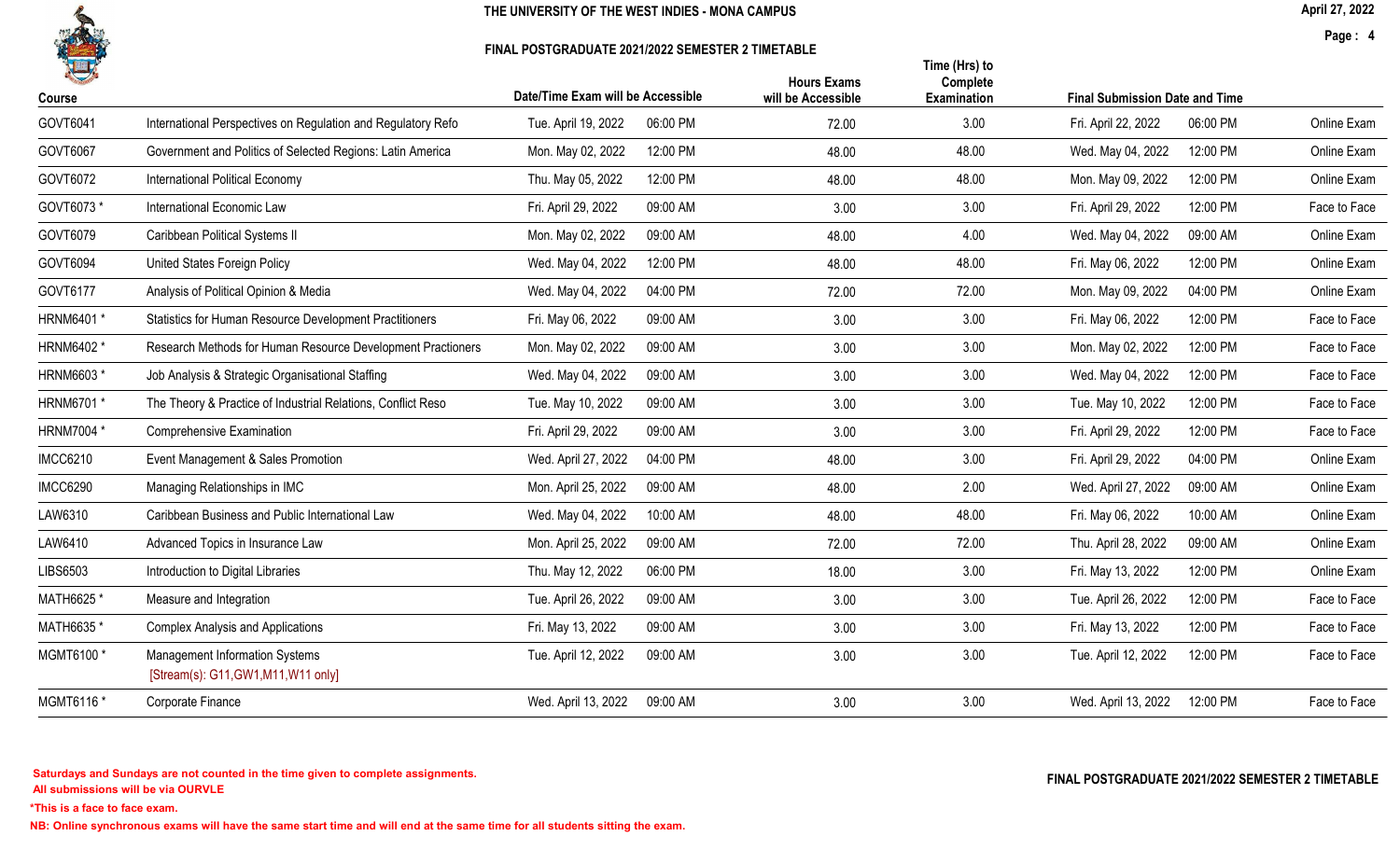

FINAL POSTGRADUATE 2021/2022 SEMESTER 2 TIMETABLE

Page : 5

| 一<br>Course     |                                                              | Date/Time Exam will be Accessible |          | <b>Hours Exams</b><br>will be Accessible | Time (Hrs) to<br>Complete<br><b>Examination</b> | <b>Final Submission Date and Time</b> |          |              |
|-----------------|--------------------------------------------------------------|-----------------------------------|----------|------------------------------------------|-------------------------------------------------|---------------------------------------|----------|--------------|
| <b>MGMT6118</b> | <b>Legal Environment of Business</b>                         | Thu. April 07, 2022               | 09:00 AM | 3.00                                     | 3.00                                            | Thu. April 07, 2022                   | 12:00 PM | Online Exam  |
| MGMT6139 *      | Leadership & Organizational Behaviour                        | Fri. May 13, 2022                 | 09:00 AM | 3.00                                     | 3.00                                            | Fri. May 13, 2022                     | 12:00 PM | Face to Face |
| <b>MICR5204</b> | Prevention of Healthcare Infections associated with Devices  | Mon. May 30, 2022                 | 02:00 PM | 2.00                                     | 2.00                                            | Mon. May 30, 2022                     | 04:00 PM | Online Exam  |
| <b>MICR5307</b> | Infection Prevention and Control and Management of the Healt | Fri. May 27, 2022                 | 12:00 PM | 2.00                                     | 2.00                                            | Fri. May 27, 2022                     | 02:00 PM | Online Exam  |
| MTRM6010 *      | Risk Categorization & Identification                         | Tue. April 05, 2022               | 09:00 AM | 3.00                                     | 3.00                                            | Tue. April 05, 2022                   | 12:00 PM | Face to Face |
| MTRM6060 *      | Credit Risk Mgmt & Modelling                                 | Tue. April 19, 2022               | 09:00 AM | 3.00                                     | 3.00                                            | Tue. April 19, 2022                   | 12:00 PM | Face to Face |
| NSSS6005*       | International Relations and National Security Issues         | Tue. April 12, 2022               | 02:00 PM | 3.00                                     | 3.00                                            | Tue. April 12, 2022                   | 05:00 PM | Face to Face |
| NSSS6007 *      | Security and Defence Economics                               | Tue. April 19, 2022               | 02:00 PM | 3.00                                     | 3.00                                            | Tue. April 19, 2022                   | 05:00 PM | Face to Face |
| NURS6102 *      | Psycho-Pathology for Advanced Nursing Practice               | Fri. May 13, 2022                 | 09:00 AM | 3.00                                     | 3.00                                            | Fri. May 13, 2022                     | 12:00 PM | Face to Face |
| NURS6103 *      | Pathophysiology for Advanced Nursing Practice                | Thu. April 28, 2022               | 09:00 AM | 3.00                                     | 3.00                                            | Thu. April 28, 2022                   | 12:00 PM | Face to Face |
| <b>NURS6701</b> | Theoretical Perspectives in Nursing Administration           | Tue. May 03, 2022                 | 09:00 AM | 12.00                                    | 3.00                                            | Tue. May 03, 2022                     | 09:00 PM | Online Exam  |
| <b>NURS6702</b> | Models of Nursing/Health Care Administration                 | Thu. May 12, 2022                 | 09:00 AM | 12.00                                    | 3.00                                            | Thu. May 12, 2022                     | 09:00 PM | Online Exam  |
| NURS6703 *      | Practice Issues in Managing Nursing/Health Care Delivery Sys | Mon. May 02, 2022                 | 09:00 AM | 3.00                                     | 3.00                                            | Mon. May 02, 2022                     | 12:00 PM | Face to Face |
| NURS6704 *      | Human Resource Management in Nursing/Health Administration   | Mon. May 09, 2022                 | 09:00 AM | 3.00                                     | 3.00                                            | Mon. May 09, 2022                     | 12:00 PM | Face to Face |
| <b>NURS6803</b> | Testing & Measurement in Nursing Education                   | Wed. May 04, 2022                 | 02:00 PM | 5.00                                     | 3.00                                            | Wed. May 04, 2022                     | 07:00 PM | Online Exam  |
| NURS6902 *      | Special Pharmacology                                         | Wed. April 27, 2022               | 09:00 AM | 3.00                                     | 3.00                                            | Wed. April 27, 2022                   | 12:00 PM | Face to Face |
| NUTR6002 *      | <b>Public Health Nutrition</b>                               | Wed. May 04, 2022                 | 09:00 AM | 3.00                                     | 3.00                                            | Wed. May 04, 2022                     | 12:00 PM | Face to Face |
| NUTR6102 *      | <b>Clinical Nutrition</b>                                    | Fri. May 06, 2022                 | 09:00 AM | 3.00                                     | 3.00                                            | Fri. May 06, 2022                     | 12:00 PM | Face to Face |
| <b>OESH6010</b> | Advanced Topic in OESH - A                                   | Thu. May 05, 2022                 | 04:00 PM | 6.00                                     | 3.00                                            | Thu. May 05, 2022                     | 10:00 PM | Online Exam  |
| OESH6030 *      | Advanced Topics in OESH - B                                  | Thu. April 28, 2022               | 02:00 PM | 3.00                                     | 3.00                                            | Thu. April 28, 2022                   | 05:00 PM | Face to Face |
| OESH6040 *      | Advanced OESH Management Systems                             | Thu. May 12, 2022                 | 02:00 PM | 3.00                                     | 3.00                                            | Thu. May 12, 2022                     | 05:00 PM | Face to Face |
| <b>PHIL6004</b> | <b>Advanced African Philosophy</b>                           | Tue. April 26, 2022               | 06:00 PM | 120.00                                   | 120.00                                          | Tue. May 03, 2022                     | 06:00 PM | Online Exam  |
|                 |                                                              |                                   |          |                                          |                                                 |                                       |          |              |

\*This is a face to face exam.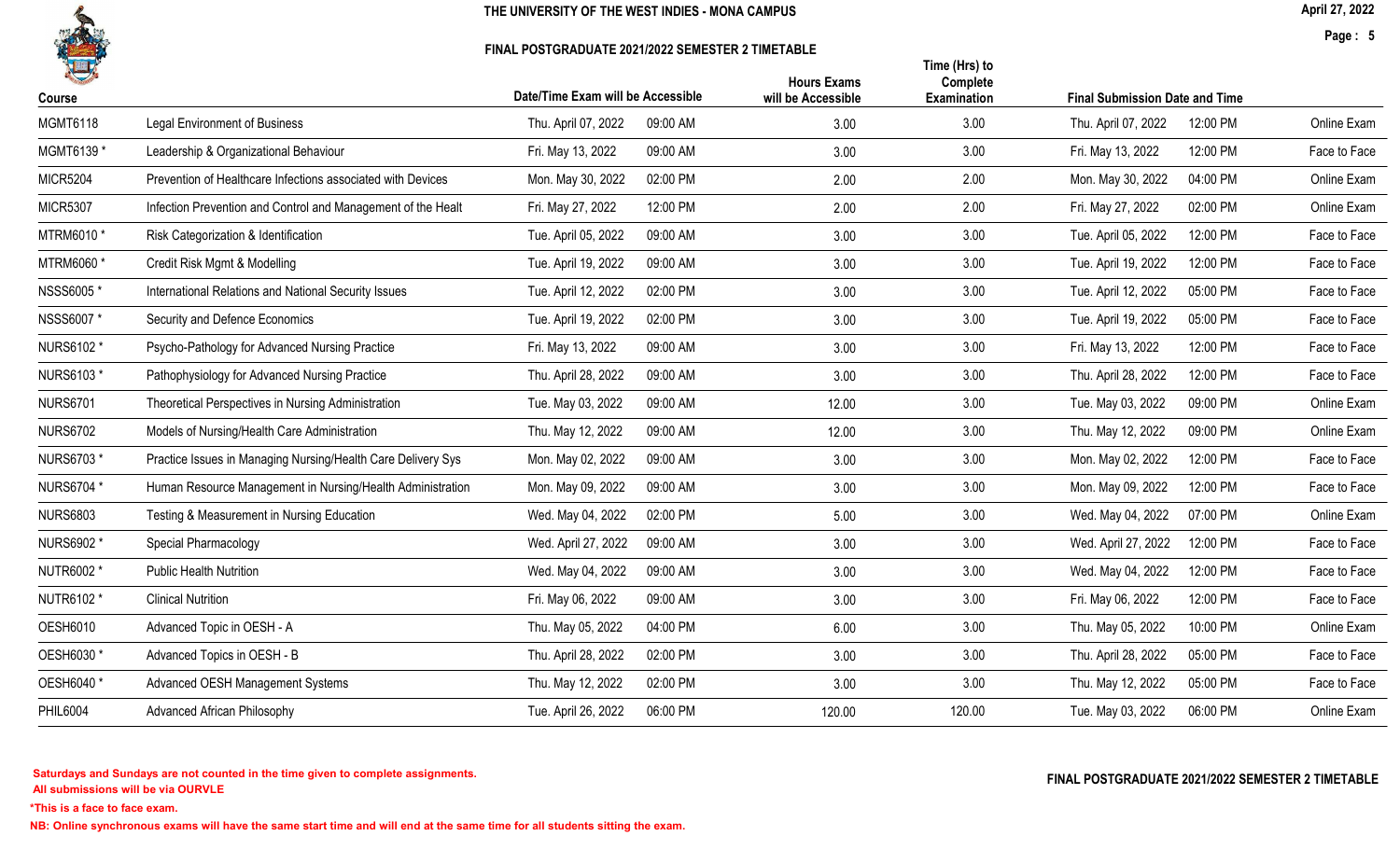

#### FINAL POSTGRADUATE 2021/2022 SEMESTER 2 TIMETABLE

Page : 6

|                 |                                                              |                                   |          | <b>Hours Exams</b> | Time (Hrs) to<br>Complete |                                       |          |              |
|-----------------|--------------------------------------------------------------|-----------------------------------|----------|--------------------|---------------------------|---------------------------------------|----------|--------------|
| Course          |                                                              | Date/Time Exam will be Accessible |          | will be Accessible | <b>Examination</b>        | <b>Final Submission Date and Time</b> |          |              |
| <b>PHIL6005</b> | <b>Advanced Value Theory</b>                                 | Thu. April 28, 2022               | 12:00 PM | 120.00             | 120.00                    | Thu. May 05, 2022                     | 12:00 PM | Online Exam  |
| <b>PHIL6006</b> | Advanced Social and Political Philosophy                     | Fri. April 29, 2022               | 06:00 PM | 120.00             | 120.00                    | Fri. May 06, 2022                     | 06:00 PM | Online Exam  |
| PHIL6013        | Philosophy and Economics of Religion in Africa and the Diasp | Fri. April 22, 2022               | 06:00 PM | 120.00             | 120.00                    | Fri. April 29, 2022                   | 06:00 PM | Online Exam  |
| <b>PHIL6599</b> | Research Paper                                               | Tue. April 26, 2022               | 06:00 PM | 120.00             | 120.00                    | Tue. May 03, 2022                     | 06:00 PM | Online Exam  |
| PHTH6005*       | Physical Therapy for Acute and Chronic Multisystem Condition | Fri. May 06, 2022                 | 02:00 PM | 2.00               | 2.00                      | Fri. May 06, 2022                     | 04:00 PM | Face to Face |
| PHTH6006 *      | Musculoskeletal-Differential Diagnosis                       | Mon. May 09, 2022                 | 02:00 PM | 2.00               | 2.00                      | Mon. May 09, 2022                     | 04:00 PM | Face to Face |
| PHTH6007 *      | Technology in Rehabilitation                                 | Wed. April 27, 2022               | 02:00 PM | 2.00               | 2.00                      | Wed. April 27, 2022                   | 04:00 PM | Face to Face |
| PHTH6008 *      | Contemporary Physical Therapy Issues Seminar                 | Tue. May 10, 2022                 | 02:00 PM | 2.00               | 2.00                      | Tue. May 10, 2022                     | 04:00 PM | Face to Face |
| <b>PSYC6002</b> | Psychological Testing, Measurement and Evaluation            | Thu. April 21, 2022               | 06:00 PM | 24.00              | 4.00                      | Fri. April 22, 2022                   | 06:00 PM | Online Exam  |
| <b>PSYC6008</b> | Psychology of Work and Motivation                            | Wed. May 04, 2022                 | 12:00 PM | 24.00              | 3.00                      | Thu. May 05, 2022                     | 12:00 PM | Online Exam  |
| <b>PSYC6009</b> | Self and Social Theory in the Caribbean                      | Wed. May 04, 2022                 | 01:00 PM | 24.00              | 24.00                     | Thu. May 05, 2022                     | 01:00 PM | Online Exam  |
| <b>PSYC6014</b> | Psychological Assessment - Adult                             | Tue. April 26, 2022               | 12:00 PM | 48.00              | 48.00                     | Thu. April 28, 2022                   | 12:00 PM | Online Exam  |
| PSYC6019*       | <b>Issues of Human Development</b>                           | Wed. May 11, 2022                 | 09:00 AM | 3.00               | 3.00                      | Wed. May 11, 2022                     | 12:00 PM | Face to Face |
| PSYC6032        | Applied Research Methods in Psychology & Org. Behaviour      | Mon. May 02, 2022                 | 06:00 PM | 24.00              | 3.00                      | Tue. May 03, 2022                     | 06:00 PM | Online Exam  |
| PUBH9013 (1)*   | Year Two Comprehensive Exam                                  | Tue. May 03, 2022                 | 09:00 AM | 3.00               | 3.00                      | Tue. May 03, 2022                     | 12:00 PM | Face to Face |
| PUBH9013 (2)*   | Year Two Comprehensive Exam                                  | Wed. May 04, 2022                 | 09:00 AM | 3.00               | 3.00                      | Wed. May 04, 2022                     | 12:00 PM | Face to Face |
| RNEM6010 *      | <b>Energy Econmics</b>                                       | Mon. May 09, 2022                 | 09:00 AM | 3.00               | 3.00                      | Mon. May 09, 2022                     | 12:00 PM | Face to Face |
| <b>SALI6020</b> | Microeconomic Policy Analysis                                | Mon. April 25, 2022               | 09:00 AM | 48.00              | 48.00                     | Wed. April 27, 2022                   | 09:00 AM | Online Exam  |
| SALI6023        | Monitoring and Evaluation                                    | Wed. April 27, 2022               | 09:00 AM | 48.00              | 48.00                     | Fri. April 29, 2022                   | 09:00 AM | Online Exam  |
| SALI6031        | Techniques of Applied Social Statistical Analysis            | Wed. May 11, 2022                 | 04:00 PM | 48.00              | 48.00                     | Fri. May 13, 2022                     | 04:00 PM | Online Exam  |
| <b>SALI6109</b> | Social Investment in Children                                | Mon. May 09, 2022                 | 09:00 AM | 48.00              | 48.00                     | Wed. May 11, 2022                     | 09:00 AM | Online Exam  |
| <b>SALI6110</b> | Development Co-operation & Aid Effectiveness                 | Thu. May 05, 2022                 | 09:00 AM | 24.00              | 24.00                     | Fri. May 06, 2022                     | 09:00 AM | Online Exam  |

All submissions will be via OURVLE Saturdays and Sundays are not counted in the time given to complete assignments. The substitution of the time of the time given to complete assignments. The example of the set of the time  $\Gamma$  and  $\Gamma$  and  $\Gamma$  and  $\Gamma$  an

\*This is a face to face exam.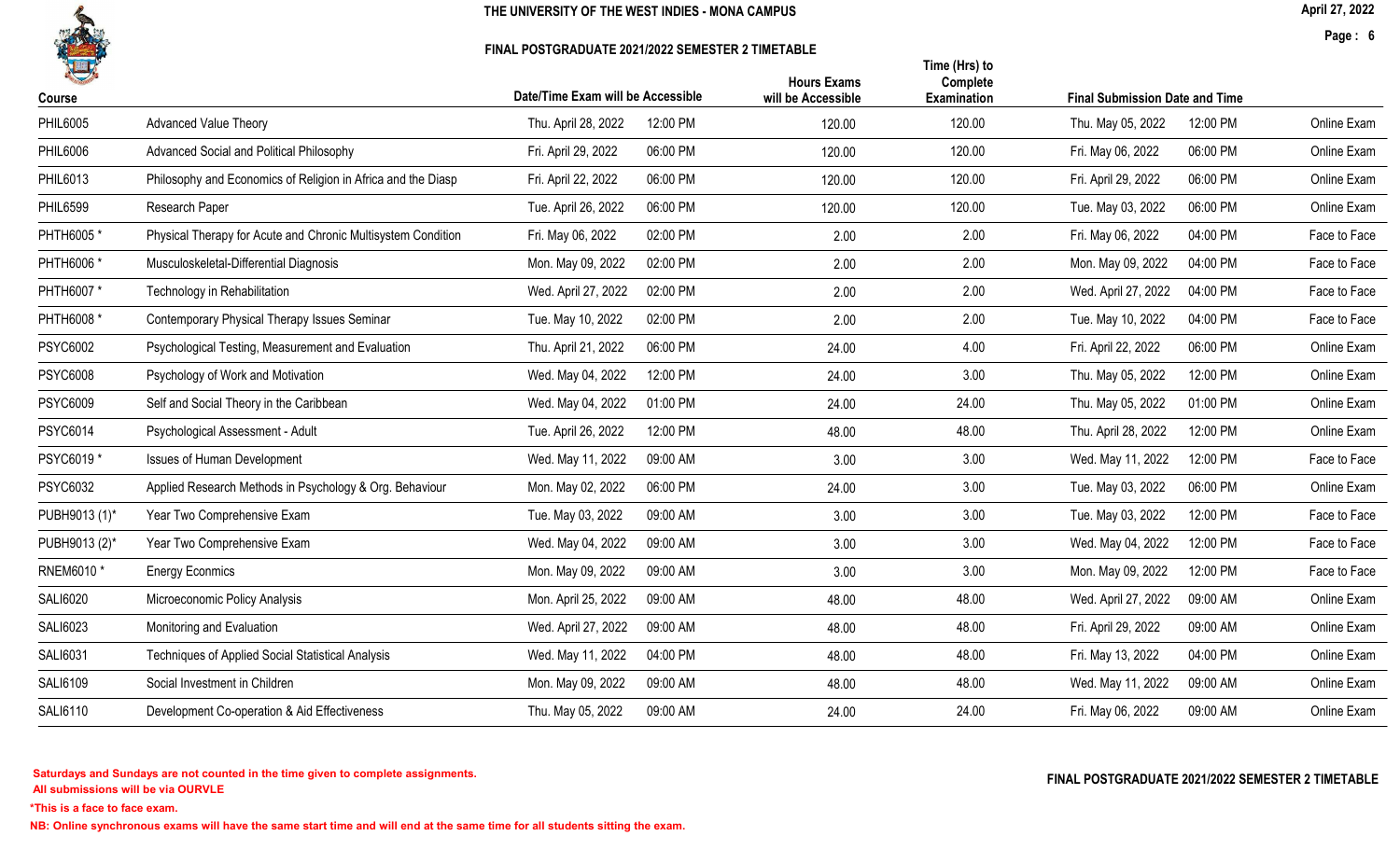

#### FINAL POSTGRADUATE 2021/2022 SEMESTER 2 TIMETABLE

Page : 7

| 七<br>Course     |                                                                                         | Date/Time Exam will be Accessible | <b>Hours Exams</b><br>will be Accessible | Time (Hrs) to<br>Complete<br><b>Examination</b> | <b>Final Submission Date and Time</b> |          |              |
|-----------------|-----------------------------------------------------------------------------------------|-----------------------------------|------------------------------------------|-------------------------------------------------|---------------------------------------|----------|--------------|
| <b>SALI6206</b> | Small States' Development: Challenges & Opportunities                                   | 09:00 AM<br>Mon. May 02, 2022     | 24.00                                    | 24.00                                           | Tue. May 03, 2022                     | 09:00 AM | Online Exam  |
| SBBA6700 *      | <b>Essentials of Managerial Economics</b>                                               | Fri. April 08, 2022<br>09:00 AM   | 3.00                                     | 3.00                                            | Fri. April 08, 2022                   | 12:00 PM | Face to Face |
| SBCO6070 (1)*   | <b>Marketing for Managers</b><br>[Stream(s): G44, M44 only]                             | Wed. April 13, 2022<br>09:00 AM   | 3.00                                     | 3.00                                            | Wed. April 13, 2022                   | 12:00 PM | Face to Face |
| SBCO6070 (2)*   | <b>Marketing for Managers</b><br>[Stream(s): G31, G61, M31, M61, GW1, W11 only]         | Wed. April 20, 2022<br>09:00 AM   | 3.00                                     | 3.00                                            | Wed. April 20, 2022                   | 12:00 PM | Face to Face |
| SBCO6100        | Transformational Leadership and Management                                              | Mon. April 25, 2022<br>02:00 PM   | 2.00                                     | 2.00                                            | Mon. April 25, 2022                   | 04:00 PM | Face to Face |
| SBCO6110 *      | Financial & Managerial Accounting<br>[Stream(s): G46, M46 only]                         | 09:00 AM<br>Fri. April 08, 2022   | 3.00                                     | 3.00                                            | Fri. April 08, 2022                   | 12:00 PM | Face to Face |
| SBCO6130 *      | <b>Economics for Managers</b><br>[Stream(s): G31, G61, M31, M61, GW1, W11 only]         | 09:00 AM<br>Fri. April 08, 2022   | 3.00                                     | 3.00                                            | Fri. April 08, 2022                   | 12:00 PM | Face to Face |
| SBCO6160 *      | <b>Operations Management</b><br>[Stream(s): M46 only]                                   | Thu. April 14, 2022<br>09:00 AM   | 3.00                                     | 3.00                                            | Thu. April 14, 2022                   | 12:00 PM | Face to Face |
| SBCO6165 *      | Global Supply Chain Management<br>[Stream(s): M46 only]                                 | Mon. April 11, 2022<br>09:00 AM   | 3.00                                     | 3.00                                            | Mon. April 11, 2022                   | 12:00 PM | Face to Face |
| SBCO6170 *      | <b>Business Analytics</b><br>[Stream(s): G31, G61, M31, M61, GW1 only]                  | Tue. April 12, 2022<br>09:00 AM   | 3.00                                     | 3.00                                            | Tue. April 12, 2022                   | 12:00 PM | Face to Face |
| SBCO6340 *      | <b>Business in A Global Environment</b><br>[Stream(s): G46, M46 only]                   | Tue. April 12, 2022<br>09:00 AM   | 3.00                                     | 3.00                                            | Tue. April 12, 2022                   | 12:00 PM | Face to Face |
| SBCO6390        | Strategic Human Resource Management                                                     | Tue. April 26, 2022<br>09:00 AM   | 2.00                                     | 2.00                                            | Tue. April 26, 2022                   | 11:00 AM | Face to Face |
| SBCO6520 *      | Quantitative Methods and Statistical Techniques<br>[Stream(s): G42, G44, M42, M44 only] | Thu. April 07, 2022<br>09:00 AM   | 3.00                                     | 3.00                                            | Thu. April 07, 2022                   | 12:00 PM | Face to Face |
| SBFI6010 *      | Investment Analysis & Portfolio Management<br>[Stream(s): G41, M41, G42, M42 only]      | 09:00 AM<br>Mon. April 11, 2022   | 3.00                                     | 3.00                                            | Mon. April 11, 2022                   | 12:00 PM | Face to Face |
| SBFI6020*       | <b>Advanced Corporate Finance</b><br>[Stream(s): ,G41,G42,M31,M41,M42,M61,W11 only]     | Tue. April 19, 2022<br>09:00 AM   | 3.00                                     | 3.00                                            | Tue. April 19, 2022                   | 12:00 PM | Face to Face |

All submissions will be via OURVLE Saturdays and Sundays are not counted in the time given to complete assignments. The substitution of the time of the time given to complete assignments. The example of the set of the time  $\Gamma$  and  $\Gamma$  and  $\Gamma$  and  $\Gamma$  an

\*This is a face to face exam.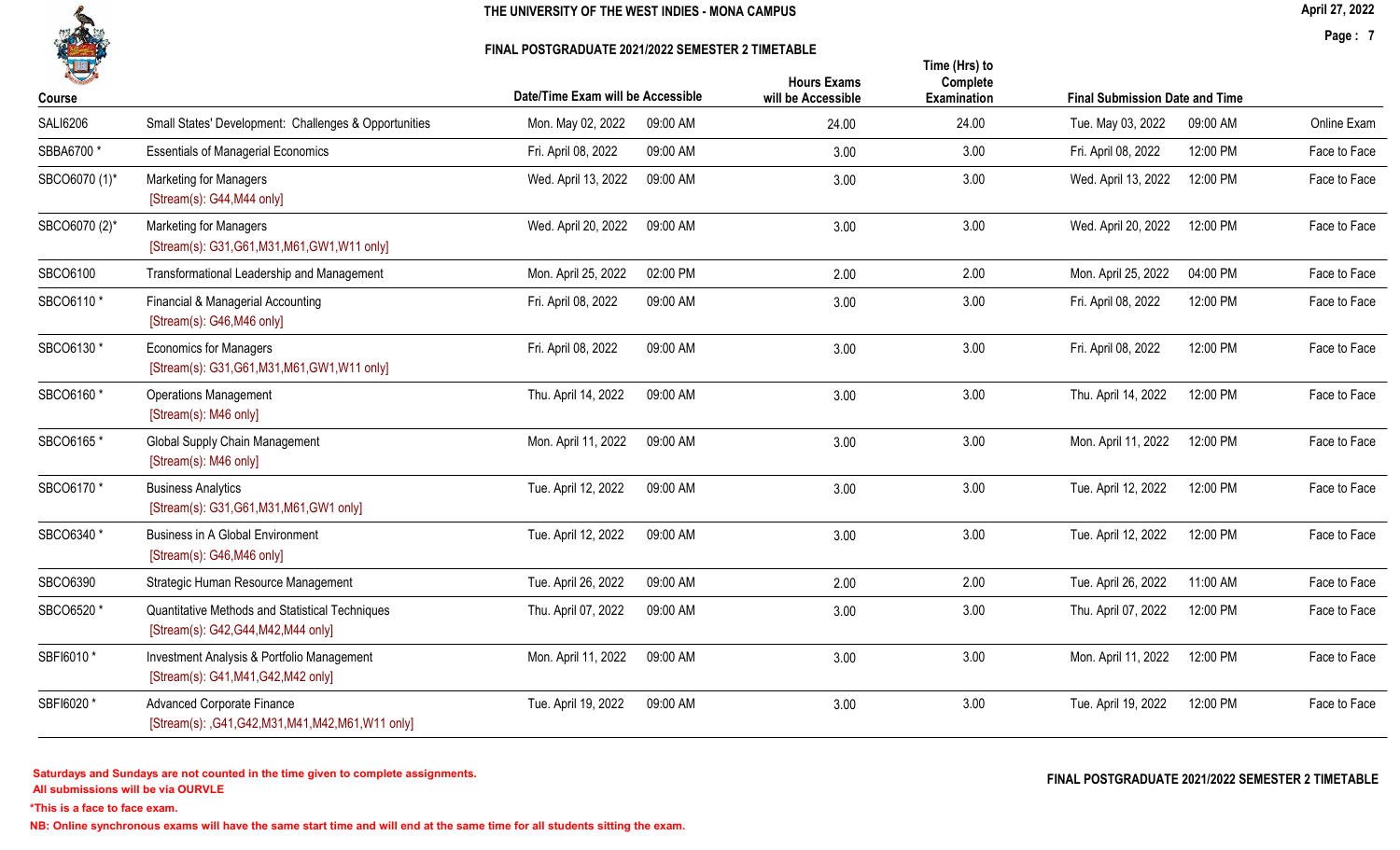#### FINAL POSTGRADUATE 2021/2022 SEMESTER 2 TIMETABLE

April 27, 2022

Page : 8

| H               |                                                                                        | Date/Time Exam will be Accessible | <b>Hours Exams</b><br>will be Accessible | Time (Hrs) to<br>Complete<br>Examination | <b>Final Submission Date and Time</b> |          |              |
|-----------------|----------------------------------------------------------------------------------------|-----------------------------------|------------------------------------------|------------------------------------------|---------------------------------------|----------|--------------|
| Course          |                                                                                        |                                   |                                          |                                          |                                       |          |              |
| SBFI6030 (1)*   | International Monetary Economics & Finance<br>[Stream(s): G41, M41 only]               | 09:00 AM<br>Thu. April 14, 2022   | 3.00                                     | 3.00                                     | Thu. April 14, 2022                   | 12:00 PM | Face to Face |
| SBFI6030 (2)*   | International Monetary Economics & Finance<br>[Stream(s): M31, M61, W11, W21 only]     | 09:00 AM<br>Mon. April 11, 2022   | 3.00                                     | 3.00                                     | Mon. April 11, 2022                   | 12:00 PM | Face to Face |
| SBFI6050*       | Theory of Finance<br>[Stream(s): G41, M41 only]                                        | Fri. April 08, 2022<br>09:00 AM   | 3.00                                     | 3.00                                     | Fri. April 08, 2022                   | 12:00 PM | Face to Face |
| SBHR6020 *      | Industrial Relations & Negotiations Strategies<br>[Stream(s): M31, M61, W21, W11 only] | 09:00 AM<br>Mon. April 11, 2022   | 3.00                                     | 3.00                                     | Mon. April 11, 2022                   | 12:00 PM | Face to Face |
| SBHR6050 *      | Human Resource Information Systems and Analytics<br>[Stream(s): M31, M61 only]         | Wed. April 13, 2022<br>09:00 AM   | 3.00                                     | 3.00                                     | Wed. April 13, 2022                   | 12:00 PM | Face to Face |
| SBMA6010 *      | Market Research<br>[Stream(s): $M31, M61, W11$ only]                                   | Fri. April 22, 2022<br>09:00 AM   | 3.00                                     | 3.00                                     | Fri. April 22, 2022                   | 12:00 PM | Face to Face |
| SBMA6020 *      | Consumer Behaviour<br>[Stream(s): M31, M61, W21, W11 only]                             | Wed. April 13, 2022<br>09:00 AM   | 3.00                                     | 3.00                                     | Wed. April 13, 2022                   | 12:00 PM | Face to Face |
| <b>SBMA6050</b> | <b>Consumer Analytics</b>                                                              | 09:00 AM<br>Mon. April 04, 2022   | 4.00                                     | 4.00                                     | Mon. April 04, 2022                   | 01:00 PM | Online Exam  |
| <b>SBMA6055</b> | Marketing Analytics & Modelling                                                        | Fri. April 08, 2022<br>09:00 AM   | 4.00                                     | 4.00                                     | Fri. April 08, 2022                   | 01:00 PM | Online Exam  |
| SBMI6040*       | Enterprise Data Management<br>[Stream(s): M31, M61, W11 only]                          | 09:00 AM<br>Mon. April 25, 2022   | 3.00                                     | 3.00                                     | Mon. April 25, 2022                   | 12:00 PM | Face to Face |
| SBMI6050*       | <b>Business Systems Engineering</b><br>[Stream(s): M31, M61, W11, W21 only]            | Tue. April 19, 2022<br>09:00 AM   | 3.00                                     | 3.00                                     | Tue. April 19, 2022                   | 12:00 PM | Face to Face |
| SBRM6010 *      | Risk Management In The Business<br>[Stream(s): M11 only]                               | Wed. April 20, 2022<br>09:00 AM   | 3.00                                     | 3.00                                     | Wed. April 20, 2022                   | 12:00 PM | Face to Face |
| SBRM6020 (1)*   | Corporate Finance<br>[Stream(s): M11, G11 only]                                        | Mon. April 11, 2022<br>09:00 AM   | 3.00                                     | 3.00                                     | Mon. April 11, 2022                   | 12:00 PM | Face to Face |
| SBRM6020 (2)*   | Corporate Finance<br>[Stream(s): G42, M42 only]                                        | Wed. April 13, 2022<br>09:00 AM   | 3.00                                     | 3.00                                     | Wed. April 13, 2022                   | 12:00 PM | Face to Face |

\*This is a face to face exam.